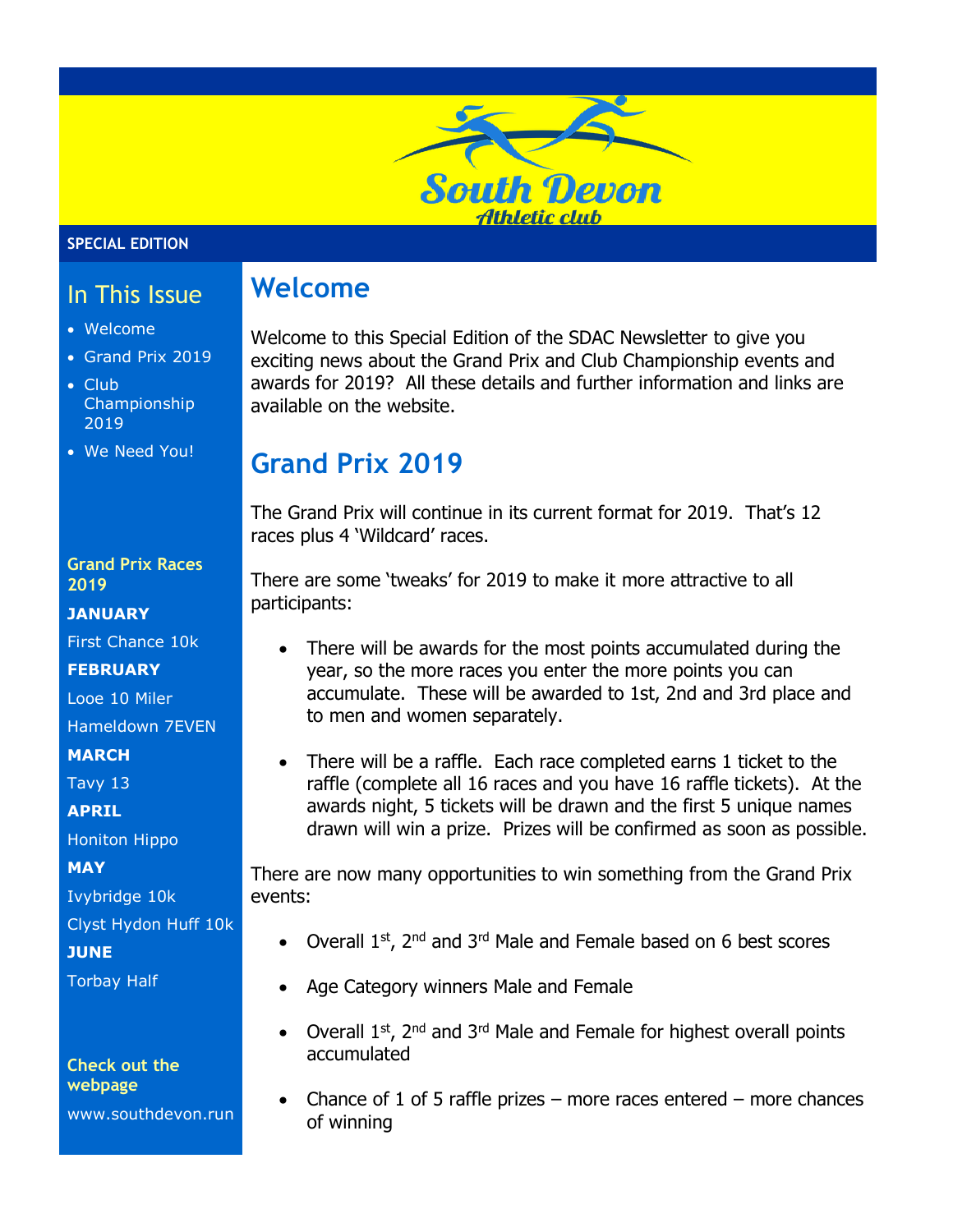The 12 monthly Grand Prix races will be selected from local running club or community/charity races which generally have a lower entry fee than commercially operated races. The 4 Wildcard races may be selected from commercially operated races. Also, we may select races above half marathon to offer more choice.

The races selected for the first half of 2019 are:

## **January - First Chance 10k - Sunday 20th January**

A fast, flat 10km route around Exeter Riverside Valley Park.

## **February - Looe 10 Miler - Saturday 23rd February**

An undulating run through West Looe & out onto the coastal road to Talland. A loop around the Killigarth, Porthallow area brings you back down to Talland for the return leg to the finish

### **Wildcard No 1 – February - Hameldown 7EVEN - Sunday 24th February**

The races start and finish in the village of Widecombe-In-The-Moor, at the foot of the Hameldown 'massif' and surrounded by some of Dartmoor's most iconic granite tors. The Hameldown 7EVEN – The 'Long 10k', has in excess of 300 metres of ascent and includes a double ascent of the Hameldown ridge.

## **March - Tavy 13 - Sunday 24th March**

Half marathon starting and finishing on the athletics track at Tavistock College with a wonderful course out to Dartmoor and back sandwiched inbetween.

## **April - Honiton Hippo - Sunday 14th April - Date to be confirmed**

A tough multi-terrain race with roughly 7 miles of Mud, Sweat and Tears (the odd hill and 2 rivers thrown in too for good measure!)

#### **May - Ivybridge 10k - Saturday 11th May**

The course is relatively fast, despite the steep hill from Bittaford to Moorhaven. The last 6km of the route are almost all downhill, making for a fast 2nd half of the race.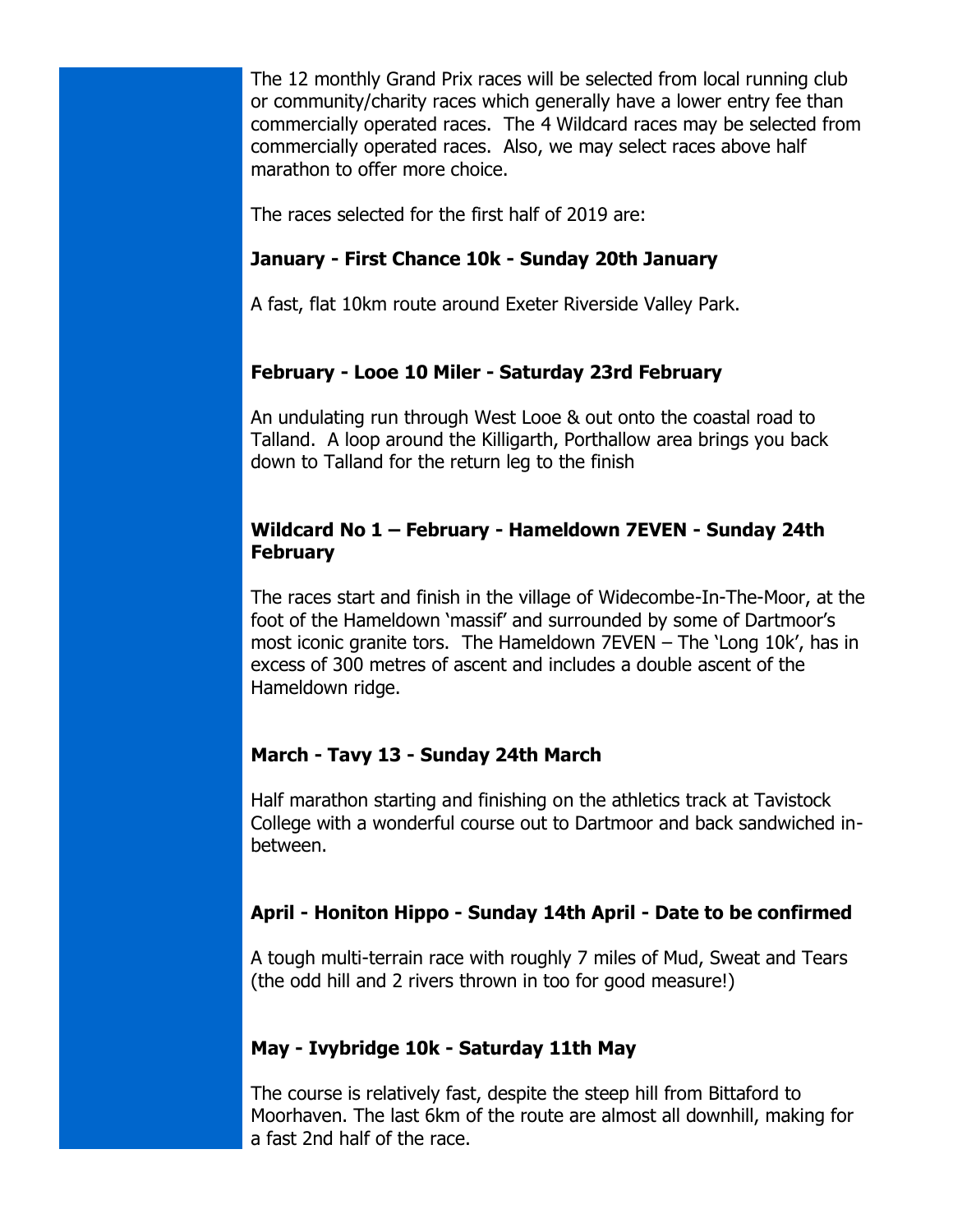#### **Wildcard No 2 – May - Clyst Hydon Huff 10km - Sunday 19th May**

What to expect: at least one big puddle, some roads (more than 50% of the course is on roads, but mostly single track country lanes with grass growing in the middle!), some hills, some tracks through woods with roots and the odd small fallen tree, some mud, plenty of beautiful scenery, an enthusiastic group of school children to cheer you on towards the end of the course.

#### **June - Torbay Half Marathon - Sunday 23rd June**

The 28th running of this very popular seaside event; with demand for places steadily growing, early entry to this event is advised, as it may well be full before race day. The Torbay Half Marathon route is a traffic free two lap route which starts and finishes on Paignton seafront

# **Club Championship 2019**

We are bringing the Club Championships 'in-house' and will consist of the Winter 3k Series for Road and the Beaches Run for Off Road.

There are awards for the top 3 Male and Female in each Road and Off Road as well as Age Category awards.

#### **Road - 3k Winter Series**

This is a 3k Road Race challenge that is open to any member of the club.

It will now run January-February and September-November.

That's 5 races, one each month.

A minimum of 3 races need to be completed to qualify.

Your best time counts towards winning an award.

The January and February 2019 races will count for both the current running 2018/19 Winter 3k Series and the 2019 Club Championship road race.

On Race nights we meet at Torbay Leisure Centre at 6:20, leave the TLC at 6:30, jog to Marine Parade, Preston for a 7pm start. Race finishes in Tanners Road, Goodrington.